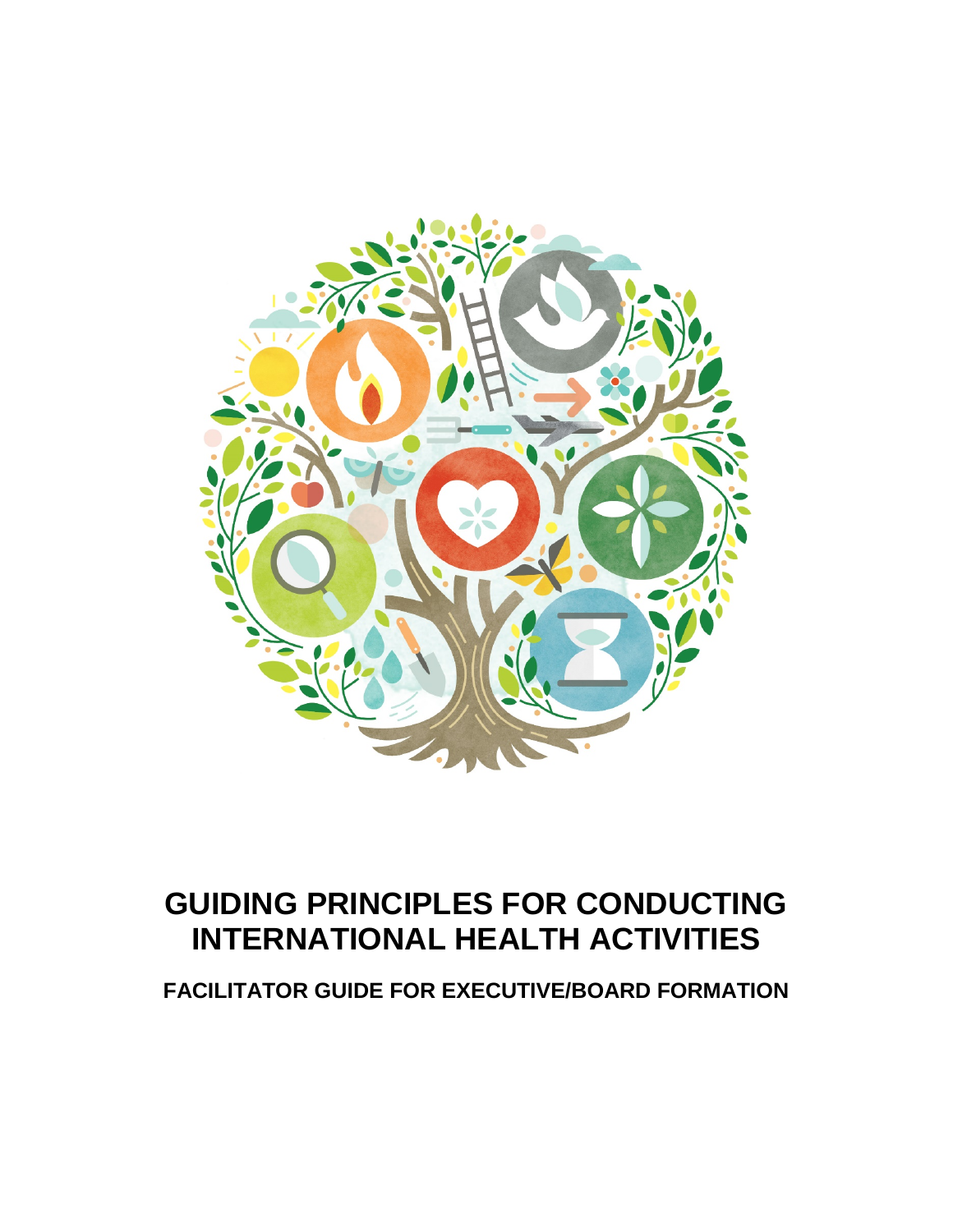## **GUIDING PRINCIPLES FOR CONDUCTING INTERNATIONAL HEALTH ACTIVITIES**

**FACILITATOR GUIDE FOR EXECUTIVE/BOARD FORMATION** (12 – 15 MINUTES)

Objectives: Participants will be able to

- Name the guiding principles for conducting international health activities.
- Explain "A Modern Day Parable" in light of Catholic social teaching.

General guidelines for the Facilitator:

- The Facilitator should be familiar with the contents of the booklet *Guiding Principles for Conducting International Health Activities*, as this is the document on which the learning will be based.
- The Facilitator should be familiar with Parable of the Sowing found in Matthew 13:1-23, Mark 4:3-20, Luke 8:4-15.
- The Facilitator should be familiar with the video "A Modern Day Parable" (4 min) and how to play it for an audience.
- In preparation for this session it would be beneficial for the Facilitator to become familiar with several of CHA's international outreach resources including: *Short-Term Medical Mission Trips: Recommendations for Practice; Disaster Response: Considerations for Catholic Health Care*; *Responsible Redistribution of Medical Supplies & Equipment – Leading Practices for Hospitals & Health Systems*. These resources and more are available at [https://www.chausa.org/internationaloutreach/resources.](https://www.chausa.org/internationaloutreach/resources)
- Please note: there is a facilitator guide for leading a more developed, longer process at [www.chausa.org/guidingprinciples.](http://www.chausa.org/guidingprinciples)
- The Video, A Modern Day Parable, can be accessed at www.chausa.org/guidingprinciples.

| <b>Outline of Session</b>          | Content                                                                                                                                                                                                                                                            | <b>Facilitator Actions/</b><br>Opportunities for<br><b>Discussion</b>                                                                                                                                            |
|------------------------------------|--------------------------------------------------------------------------------------------------------------------------------------------------------------------------------------------------------------------------------------------------------------------|------------------------------------------------------------------------------------------------------------------------------------------------------------------------------------------------------------------|
| Welcome and Purpose<br>(2 minutes) | International health<br>$\bullet$<br>projects call for careful<br>consideration.<br>They should not be<br>$\bullet$<br>entered into lightly but<br>assessed and<br>evaluated against the<br>principles that have<br>been developed<br>through careful<br>research. | 1. Ask the group to turn to<br>pages $2 - 3$ in the<br>booklet.<br>2. Point out the six<br>guiding principles and<br>say the six aloud.<br>3. Explanations for each<br>principle are provided<br>in the booklet. |